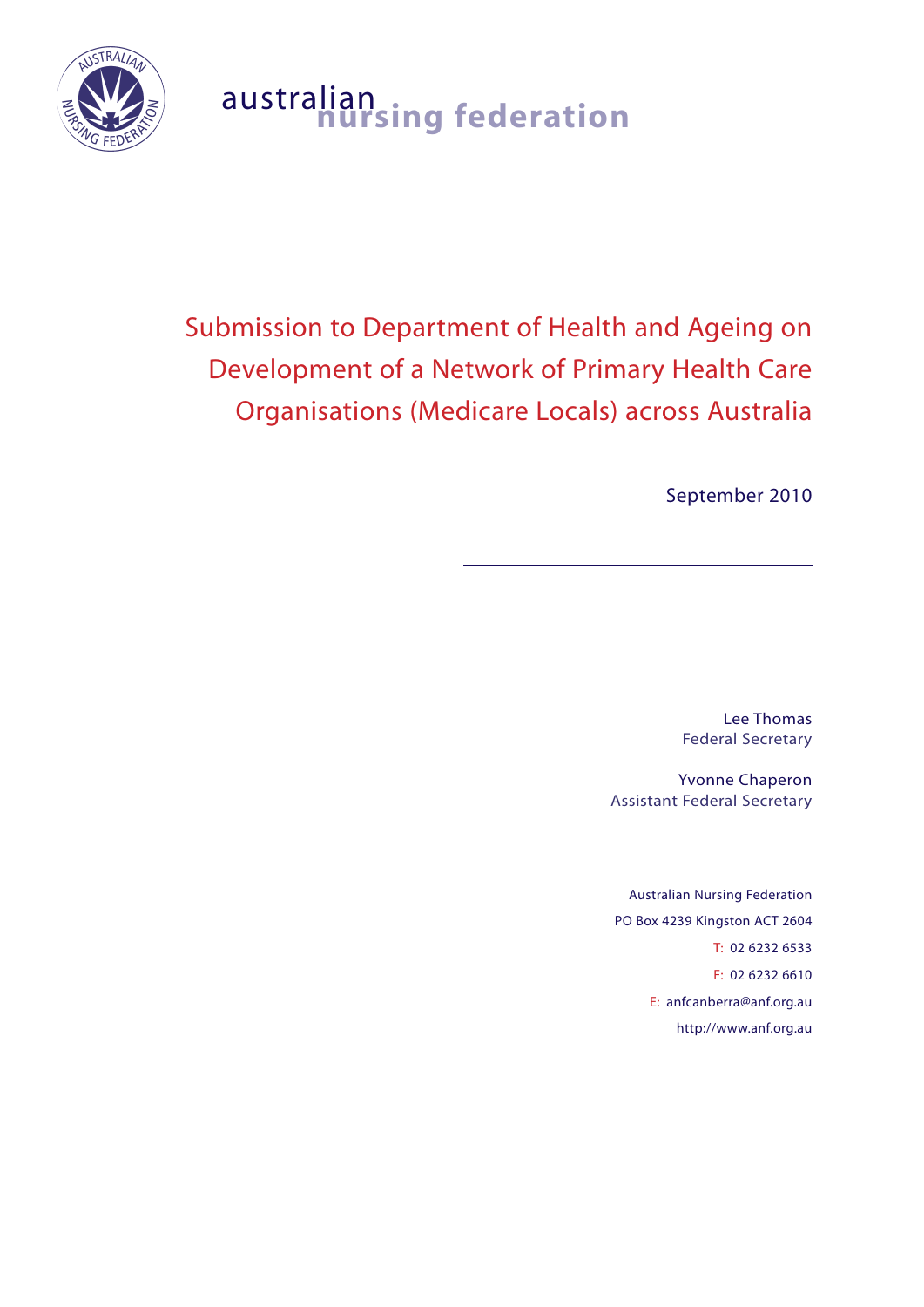#### 1. Introduction

The Australian Nursing Federation (ANF) was established in 1924. The ANF is the national union for nurses and midwives, with Branches in each State and Territory of Australia.

As the largest professional and industrial organisation in Australia, the ANF has a membership of over 190,000 nurses, midwives and assistants in nursing, who are employed in a wide range of settings in urban, rural and remote locations in both the public and private sectors.

The core business of the ANF is the industrial and professional representation of our members and of the profession of nursing and midwifery.

The ANF participates in the development of policy relating to nurses and midwives on issues such as: practice, professionalism, regulation, health and aged care, community services, veterans' affairs, education, training, workforce, socio-economic welfare, occupational health and safety, industrial relations, social justice, human rights, immigration and migration, foreign affairs and law reform.

In its submission to the External Reference Group for the National Primary Health Care Strategy in 2009, the ANF applauded the Australian Government for putting the spotlight on primary health care and gave strong support to the development of a national primary health care strategy. It is the view of the ANF that positioning primary health care at the centre of health policy in this country should lead to significant improvements in health for all Australians across their lifespan.

## 2. Potential Boundaries for Medicare Locals

Primary health care is fundamental and inherent in the philosophical base of nurses' and midwives' practice. With its large membership of nurses and midwives the ANF has a critical interest in infrastructure development of primary health care organisations (PHCOs) in terms of the composition of the health professional workforce, clinical leadership, the basis for boundaries, and, importantly, the range of services available and readily accessible to meet health and aged care needs of the community.

#### 2.1 Principles for determining boundaries or catchment areas for Medicare Locals

The ANF proposes that the following principles be applied when determining boundaries or catchment areas for Medicare Locals or PHCOs.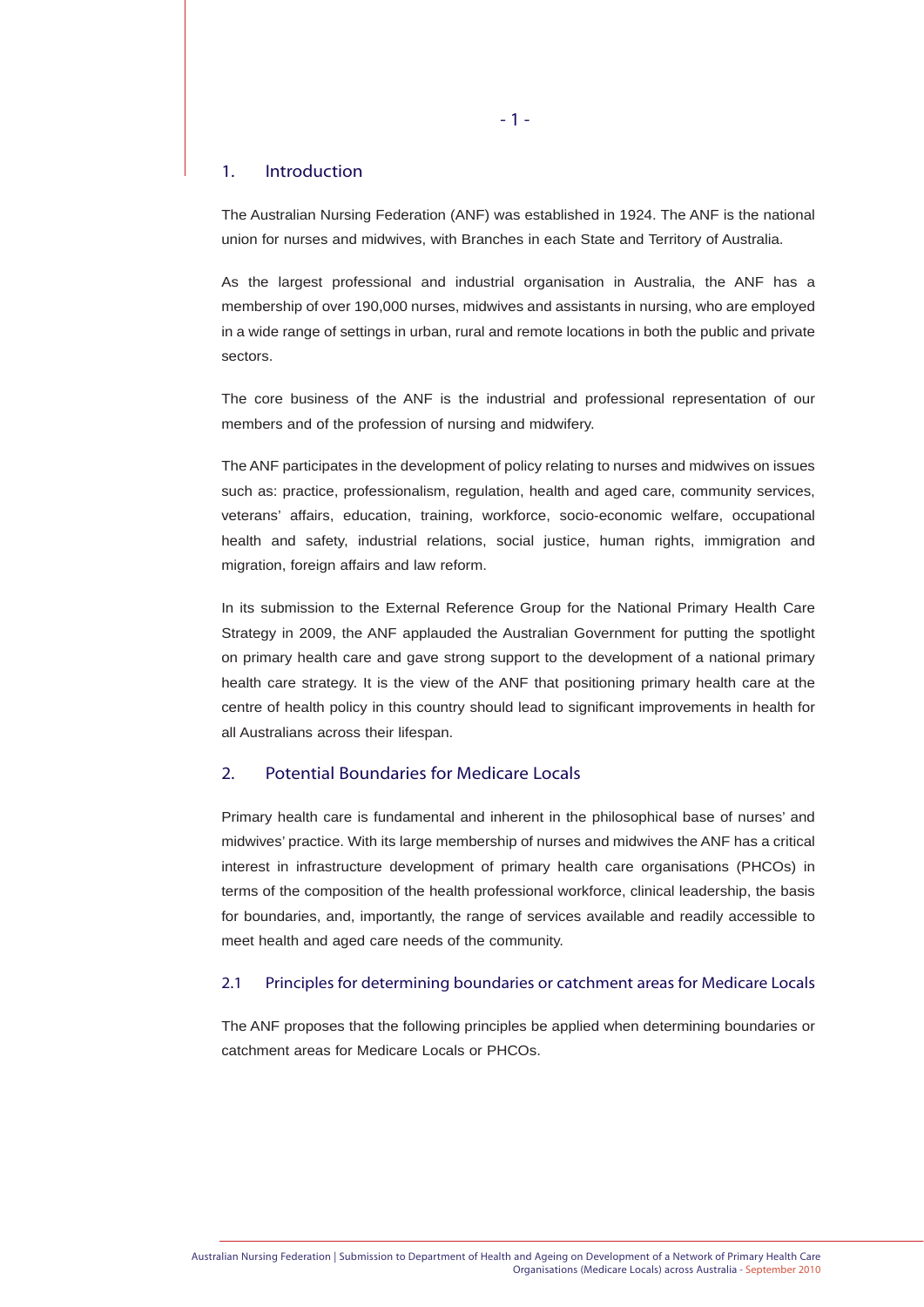### Principle 1:

## That PHCOs reflect primary health care in its broadest sense of health promotion, prevention of disease and injury and the diminution of health inequalities for all Australians across their lifespan.1

The ANF maintains a position that there is a difference between primary health care and primary care. In 2009 the ANF, as part of a group of leading nursing and midwifery professional organisations, developed a consensus view on primary health care in Australia which argued that: a) primary care and primary health care "generally represent two different philosophical approaches to health care", and b) primary care is a subset of primary health care.2 These organisations agreed that the current health reform agenda in Australia "offers a unique opportunity to consider an enhanced model of primary health care that extends beyond the services of a general practitioner (primary care) to a multidisciplinary model to offer comprehensive, patient centred primary health care services".3

The nursing and midwifery consensus view supports the notion of difference between primary health care and primary care, as espoused by Keleher (2001)4 who says that primary care is

*Commonly considered to be a client's first point of entry into the health system if some sort of active assistance is sought. Drawn from the biomedical model, primary care is practiced widely in nursing and allied health, but general practice is the heart of the primary care sector. It involves a single service or intermittent management of a person's specific illness or disease condition in a service that is typically contained to a time limited appointment, with or without follow-up and monitoring or an expectation of provider-client interaction beyond that visit.*

In its position statement *Primary Health Care*, the ANF5 maintains that "Primary health care acknowledges a social view of health and promotes the concept of self reliance to individuals and communities in exercising control over conditions which determine their health". Primary health care is seen by the ANF to be

*…both an approach to dealing with health issues and a level of service provision. As an approach it deals with the main health problems and issues experienced by the community. It may include care and treatment services, rehabilitation and support for individuals or families, health promotion and illness prevention and community development.6*

This position by the ANF that primary health care is a broader model of person-centred, multidisciplinary care and not just medical care, is in line with that adopted internationally under the auspices of the World Health Organisation (WHO) as 'primary health care'.<sup>7</sup>,<sup>8</sup>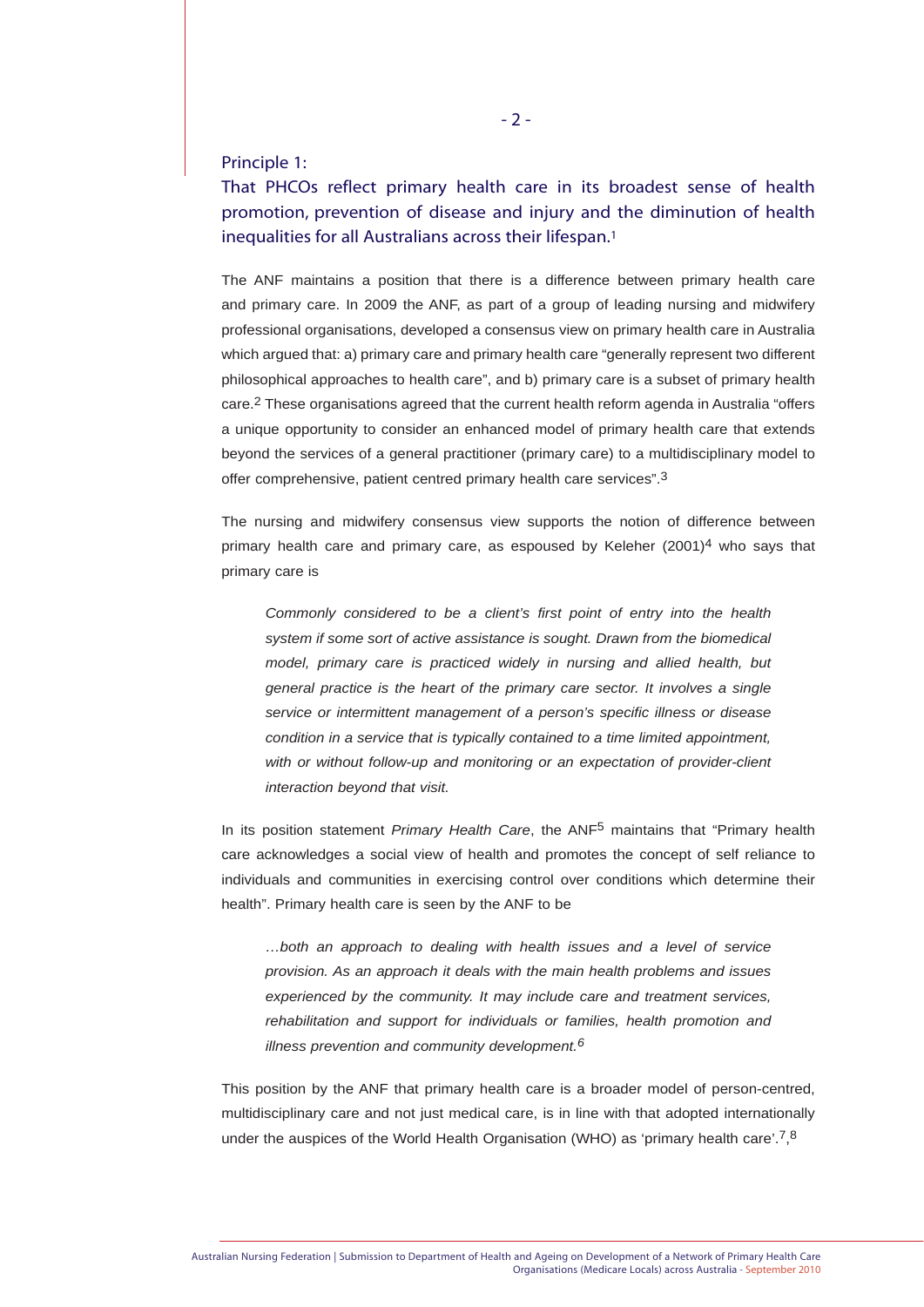The suite of health reforms initiated by the Australian Labor Government in 2008 provide an opportunity to broaden Australia's health policy and funding strategies from a narrow focus on hospital based care and the treatment and cure of already established conditions to health promotion and early intervention to prevent disease and injury within a primary health care milieu.9 As the Australian nurses' and midwives' consensus view makes clear

*The policy and provision of primary health care is shaped around the contribution of citizens identifying priorities for the promotion of healthy living, the prevention of disease, injury and disability. In addition, it must meet the health care, treatment, self management and rehabilitation needs of people, their families and communities; and their desire for humane, safe care across the period of their lives.*

*A variety of responsive forms of service delivery, provided by a range of providers, including nurses and midwives must be available to meet the needs of all people, including those with special needs such as intellectual disability and cultural or language barriers; and giving priority to those most in need.10*

Given the foregoing commentary the ANF argues against the framework for development of Primary Health Care Organisations (PHCOs) being part of the existing General Practice networks as put forward firstly by the National Health and Hospitals Reform Commission<sup>11</sup> final report at Recommendation 21; and secondly by the PHCO Boundary Modelling Project by Carla Cranny & Associates Pty Ltd.12 Embedding the PHCOs into the general practice network structure would negate the fact that primary health care is broader than primary care.

The ANF is strongly of the view that any such organisation developed to support primary health care services should be built from the ground up; based upon a strong philosophy of primary health care and person-centred care; not on the organisational and administrative structure to support private general medical primary care practice.

#### Principle 2:

That policies and processes be developed to promote seamless integration for consumers of health and aged care services between primary health care and tertiary care.

All sectors of the community would benefit from improved lines of communication between the different sectors of the health and aged care system. However, while some people are able to utilise their informal networks to navigate their way around the complexities of our primary and tertiary systems, or have a significant other who can assist them with this, for many people the whole process is incredibly daunting.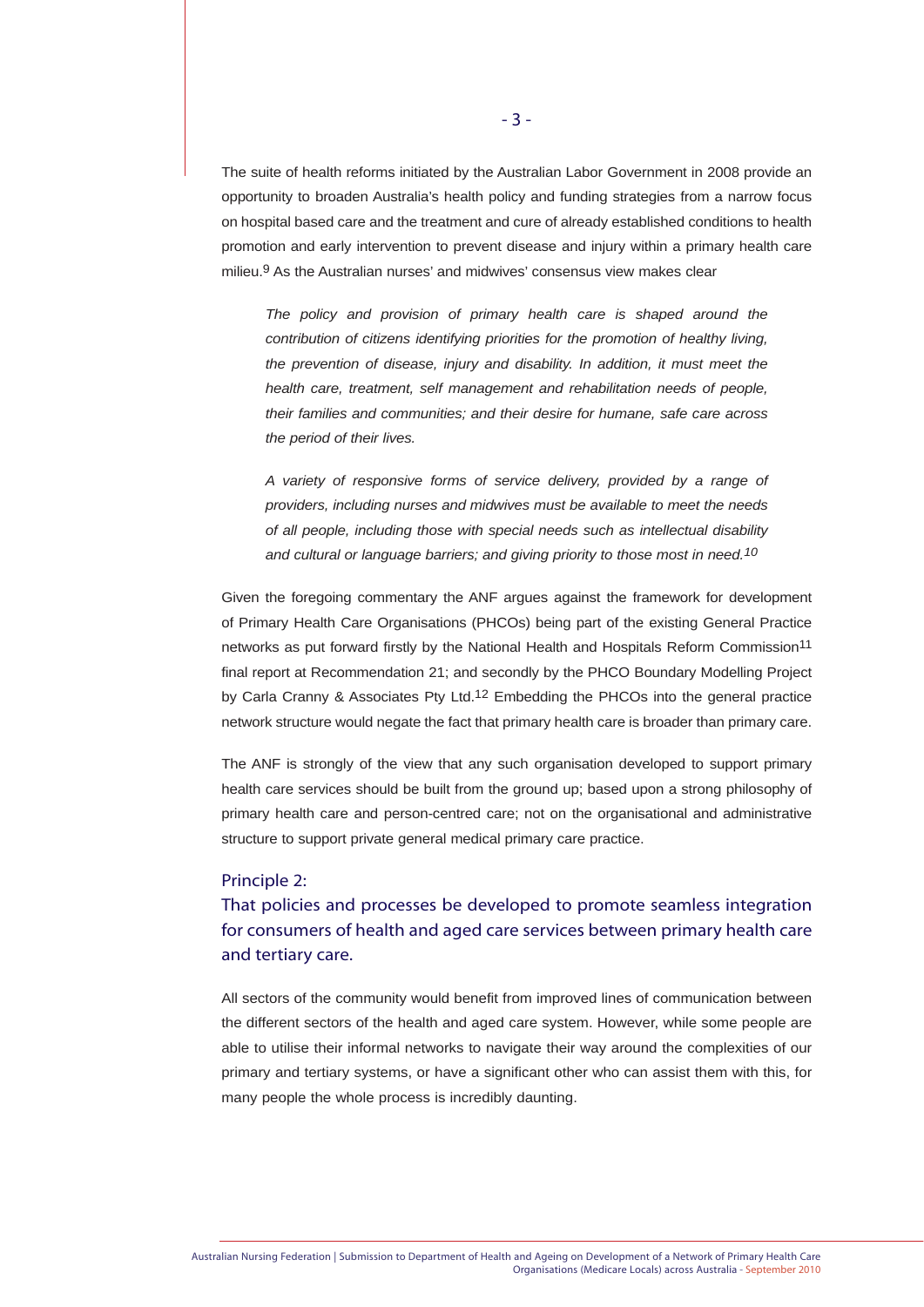Target groups who would most benefit from active clinical care and/or service coordination between primary health care and tertiary care include people for whom English is a second language (and this includes many of our Indigenous communities), those with a low socio-economic status (especially young mothers who have no form of transport), those with severely debilitating chronic conditions/disabilities, and frail, elderly people (particularly those who live alone). For most of these groups, not only is it difficult to understand where they should enter the health care system, it is also nigh impossible to actually physically get themselves to a health professional due to transport/language/cost obstacles. People who do not have a family member support person or friend who can act as an advocate on their behalf to help them navigate the health system are currently 'falling through the cracks' leading to compromise of their care.

Nurses and midwives form the largest single component of the health workforce. As such the ANF considers that they are very well positioned to undertake the clinical care coordination role so desperately needed across the country, both within the primary health care sector, and to liaise between primary and tertiary settings. Nurses are educationally prepared to provide a holistic view of a person in their everyday practice, taking into account the broader context of that person's environment and how that impacts on their health status. This type of approach means that they are well tuned to be able to consider the total care needs for a person including their physical, social, spiritual and mental health needs. Liaison with a range of care providers forms part of the current role of most nurses in their clinical care and could become a recognised and established part of a primary health care nurse/midwife's role. The ANF cautions that this aspect must be built into a primary health care nurse/midwife's job description and funded appropriately so that their role receives due acknowledgement and time allocation.

A critical component of creating a seamless passage between primary health care and tertiary sectors is improvements in information transfer. This can be achieved through financial investment in integrated electronic systems - eHealth. Ready access for all health professionals employed in primary health care and tertiary settings to email, internet, records management systems, and patient history records systems, is essential for timely and safe health information management. Health care professionals require access to information in a timely manner and consumers of care need to know that these professionals have access to this information.

The ANF has been a strong supporter of the implementation of an individual electronic health record system to facilitate rapid transfer of information across public and private facilities, primary, secondary and tertiary health care; and to provide a greater degree of transparency of a person's health records to all parties involved in that person's care – especially the person themselves!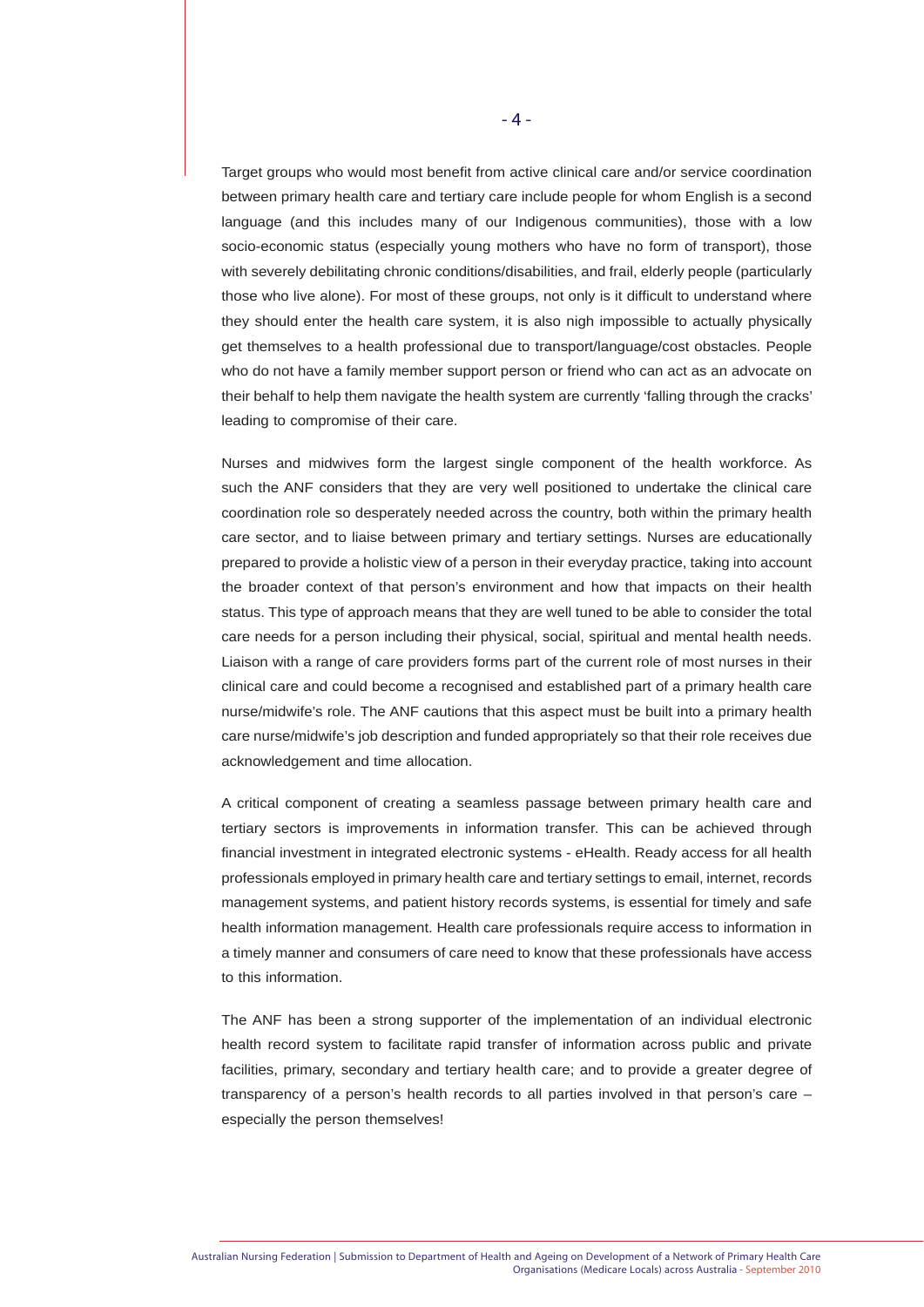The ANF applauds the focus of the Labor Government on investment in tele-health which will have enormous benefits for rural and remote areas so that health care professionals can utilise and facilitate consultations with appropriate specialist clinicians from the wide variety of disciplines operating within the primary health care centre/field, to greatly assist in clinical care leading to better outcomes for individuals and communities.

It is imperative that primary health care Information Technology capability be fully integrated with tertiary services, to enable timely access to, for example, patient discharge records, tests/treatments and secondary services to gain access to pathology or radiology results, and with local pharmacies for convenient prescribing.

#### Principle 3:

## The most appropriate health care professional at the time should take the clinical leadership role within the PHCO team.

Improvements to the patient and family-centred focus of primary health care in Australia require a care co-ordination and a team based approach.

For the future primary health care system to provide equitable access to cost effective care that delivers the best possible outcomes, much will depend on the successful establishment of collaborative relationships among all the health professions, and an increased emphasis on the delivery of care by multidisciplinary teams.

The team concept assumes that the problem being addressed is so complex that no one discipline alone possesses the expertise or information to provide all care. In a smoothly functioning multidisciplinary health care team, services are provided by an integrated group of professionals who coordinate health care services across a variety of disciplines. The team members work well together and believe that the combined contribution of the team is greater than any one discipline can provide. Team members from different disciplines work independently, collectively setting goals and sharing resources and responsibilities.<sup>13</sup>

To be effective these teams need: shared goals (including a commitment to the best use of team members skills to reduce duplication of services); recognised interdependence including awareness of the skills and knowledge each member has to contribute to the team; clearly defined roles and responsibilities of team members; mutual respect and trust amongst team members; identifiable and approachable team leadership; shared power and decision-making and shared accountability for outcomes; adequate time for team building and communication between members; adequate physical resources; compatible financing arrangements for team members; and clear benefits from participation in teamwork.

The most appropriate health care professional at the time should take the leadership role. This will change depending on the circumstances – it could be the nurse, midwife, medical practitioner, or an allied health professional. In an interdisciplinary team, members work together interdependently to develop goals and a common treatment plan, although they maintain distinct professional responsibility and individual assignments.<sup>14</sup>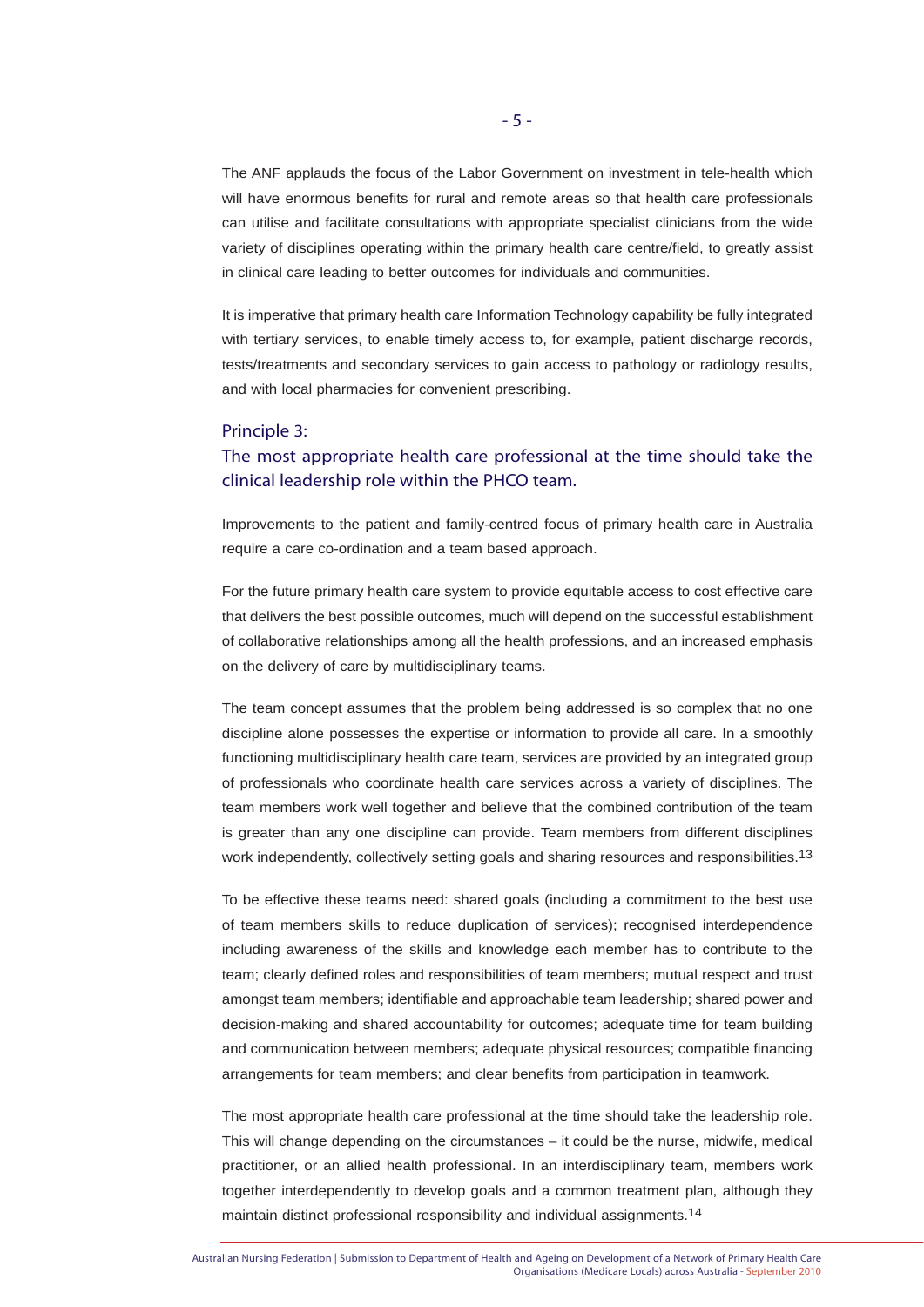#### Principle 4:

## That PHCOs convene stakeholder groups to undertake identification of community health and aged care needs and population health planning.

Planning for primary health care services at the local level by PHCOs will be improved by involving all stakeholders – health care professionals, managers, community members, voluntary service representatives, local councils. There must be commitment from local communities to sustain the efforts of primary health care programs and to achieve positive health outcomes, and this commitment can only be obtained through their full involvement.

The greatest advantage in having a regional organisational structure with responsibilities such as the PHCOs is that the responsibility level is close to the centre of operation of primary health care services, thus increasing the transparency of accountability to the community.

The disadvantage is the risk of a lack of consistency in the governance of primary health care services across the country; which may result in difficulties in standardising data collection. Standardisation is necessary for trend information to guide the policy formulation which underpins primary health care services. Lack of consistent governance may then lead to a risk of the continuation of the fragmentation of services across jurisdictions. There will need to be use of existing/development of new nationally consistent data collection tools to provide information for national planning on, for example, health professional workforce and education, federal health and aged care service funding, and long term projections and planning.

## 2.2 Suggestions about the optimum number of Medicare Locals in a particular state, territory or region, including potential boundaries in each area.

The ANF agrees with the view of Cranny and Eckstein  $(2010)^{15}$  that "PHCOs represent a new entity in the Australian health system landscape with a wider range of functions than current GP Divisions or other primary care or community health services." In their subsequent commentary Cranny and Eckstein arrive at the conclusion that "PHCOs need to be large enough to operate as equal partners in the design and delivery of integrated models of care and to have real bargaining power in their relationships with Local Hospital Networks." The ANF supports this view. At the same time the ANF agrees with the National Rural Health Alliance<sup>16</sup> that Medicare Locals/PHCOs should not be so large that their relevance to the needs of local communities is lost. The input of the community, based on their particular needs, the monitoring of community health status and the fostering of innovation and sharing of research, are critical to developing appropriate models of care, improving services and the health of the people in that community. It is the view of the ANF that the role of primary health care services provided locally, by community health providers including general practices, should not be underestimated.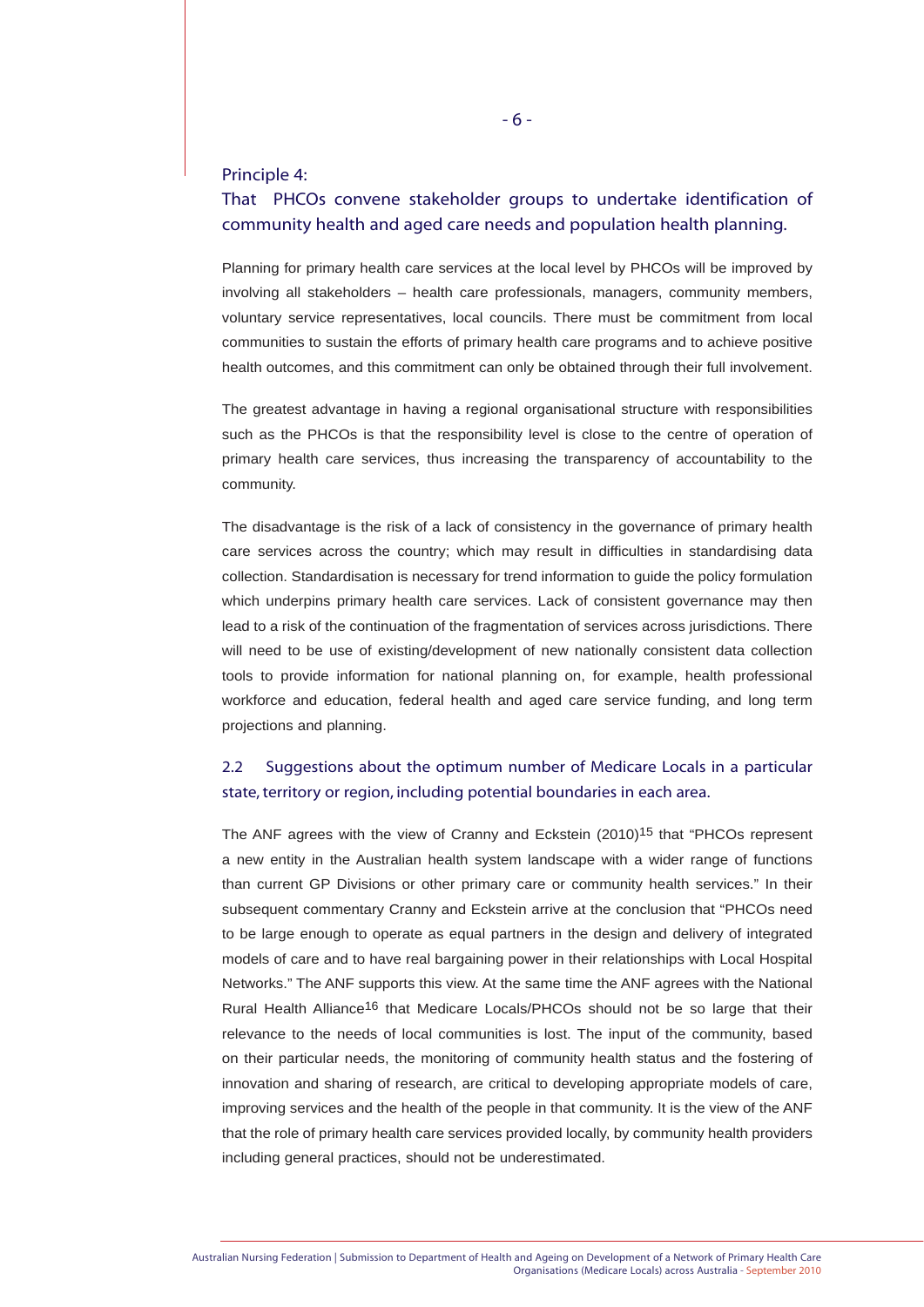Given the diversity in size of the Australian States and Territories it does not seem appropriate to name an optimum number of Medicare Locals/PHCOs. What does seem appropriate is to start with the existing regional boundaries in the jurisdictions and determine numbers of Local Government Areas (LGAs) within these which could sensibly be drawn together to form the Medicare Locals/PHCOs, according to population size and links with Local Hospital Networks.

Use of existing boundaries as much as possible will expedite the process of establishing PHCOs and result in the least disruption to the re-organisation of the administrative infrastructure. Of critical importance will be that there will be minimal change for local communities already familiar with LGA boundaries.

The preference of the ANF would be to not have PHCOs crossing jurisdictional borders, except where cross border arrangements may already be in place, such as for the Albury/Wodonga or Tweed Heads/Coolangatta areas. It is important that new contractual arrangements for cross border jurisdictions are established with the implementation of PHCO's to ensure that appropriate funding models are linked to individual episodes of patient care and not money funded to the provider/organisation.

#### 2.3 How boundaries might be defined in cross border areas.

Due to significant issues related to State funding arrangements and agreements involved in cross border relationships the ANF considers that it is preferable to confine these areas to those already in existence. That is, there should be no artificially created cross border areas for the purposes of PHCOs.

While registered health professionals now practice under national legislation, making movement across State/Territory borders easier for work purposes there are still factors which govern local practice which need to be considered in cross border discussions such as:

- differences in legislation, for example: State/Territory based public health legislation and State/Territory based drugs and poisons legislation,
- different industrial awards and conditions applying to employees.

It is worth noting that Point 2.2 and 2.3 above are particularly pertinent within the ACT where the major hospital – The Canberra Hospital (TCH) – has a catchment area in South East NSW with a resulting potential clinical population of 500,000. There is also a significant number of patients who routinely access services within the ACT, for example dialysis, from such areas as Queanbeyan, Yass, and Cooma.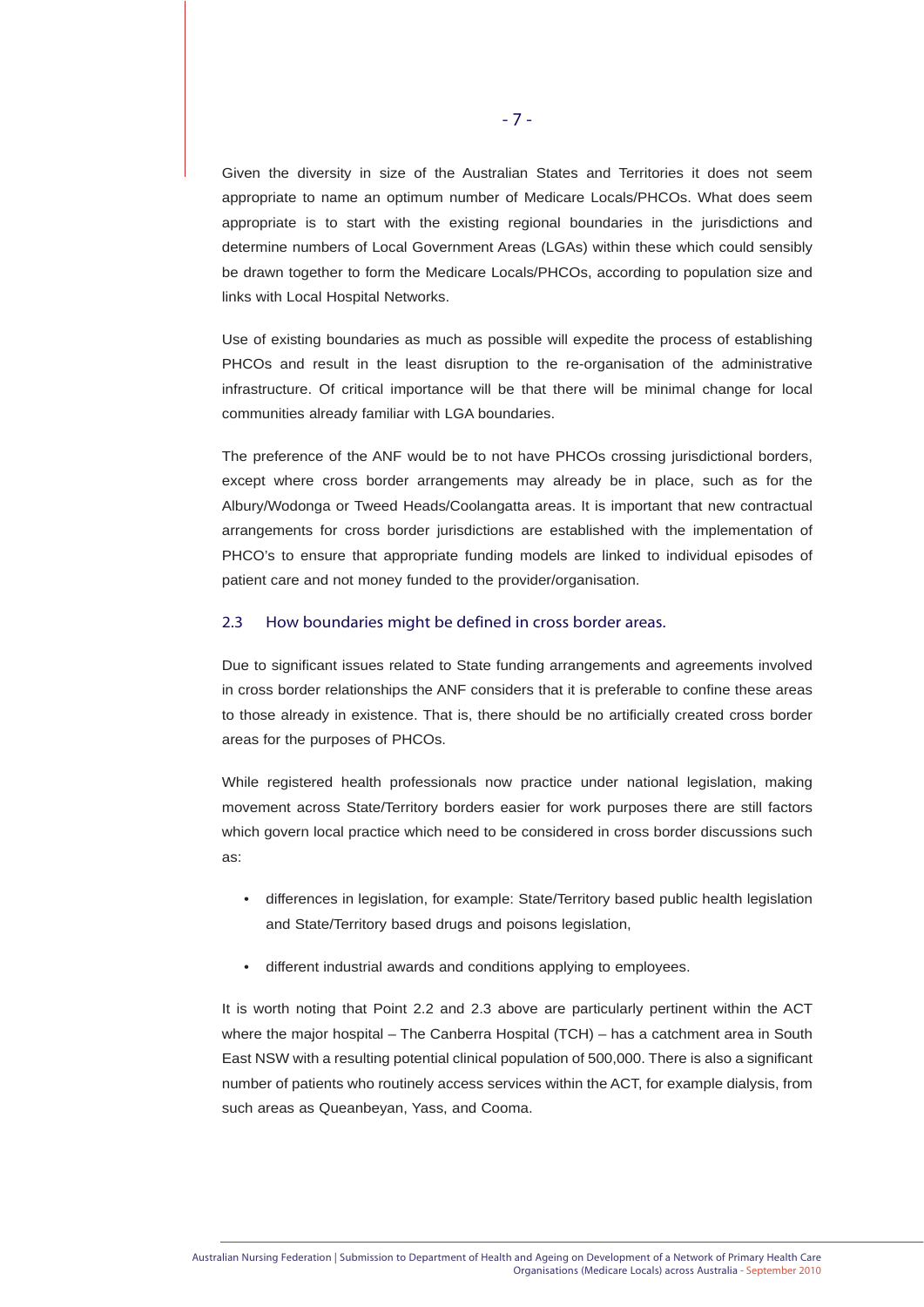## 2.4 Potential barriers or difficulties that will need to be addressed in establishing new boundaries and catchment areas for Medicare Locals.

The major barriers that will need to be addressed in establishing new boundaries are the existing contractual agreements that have been arranged between health agencies. For example, in Victoria Maternal Health and Child Nurses' services are currently located in LGA facilities, with specific roles and functions and industrial agreements that may not easily transfer to the Medicare Local/PHCO environment, particularly in the cross border arrangements.

There are also issues of:

- access to Medicare Locals/PHCOs especially for people who currently do not access mainstream health or aged care services
- the impact of the ageing society with associated chronic illness and disability

• managing the interface of the private business of general practice with the public sector PHCOs. As stated previously general practice is a sub-set of primary health care. To provide the most effective care across the primary health care sector it will be essential that arrangements are determined for facilitating the interface between general practice (which is private enterprise) and the PHCO (which is publicly funded and managed)

integration of existing facilities which will ideally be required to work much more closely together to achieve the aims of comprehensive primary health care such as community health, bush nursing centres, private health care providers such as dentists and physiotherapists, local council services such as meals on wheels and provision of community aged care, and charity organisations.

#### 3. Additional general comments relating to primary health care delivery

The nursing and midwifery workforce is currently an under-utilised resource in the primary health care arena. This is due either to restrictions on scope of practice or lack of recognition of role and function of nurses and midwives. The ANF considers that there needs to be a much greater utilisation of the nursing and midwifery workforce in order to ensure appropriate services for all geographical areas and population groups. Nurses tend to be the largest health care professional group across geographical areas – and in fact may often be the only health care professionals in remote areas. The Australian Government's Productivity Commission Research Report *Australia's Health Workforce*17 provides a stark revelation of the fact that, unlike all other health professionals, nursing and midwifery numbers remain fairly constant relative to population for communities located further away from the major cities.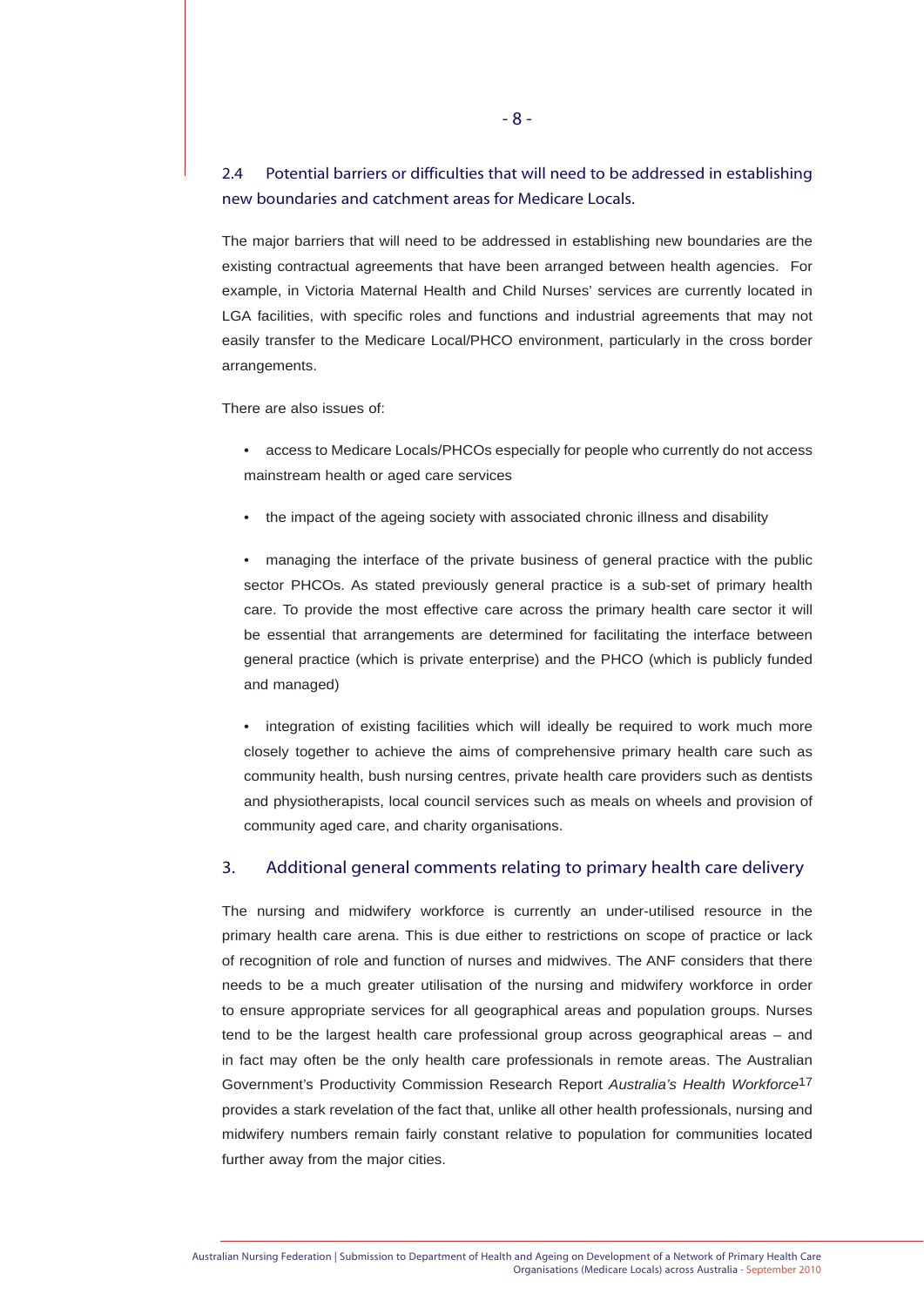Funding models for primary health care must encompass static services - to which the community goes, as well as itinerate or outreach services - where nurses, midwives and other health professionals take their services to people and attend to their health needs in their own environment.

Another aspect of improving access for communities, especially for Indigenous and CALD population groups, is to provide financial and mentoring support for people from these groups to undertake education programs to become qualified health professionals. While there are some Australian Government scholarships available specifically to assist Indigenous students across health professional disciplines, there is strong evidence from the demand for these that more funding is required. Other measures to support more equitable access for disadvantaged groups include: improved funding for interpreter services for Indigenous and CALD populations; increased funding for literature and signage in health and aged care facilities in multiple languages; improved funding for inclusion of cultural awareness programs in undergraduate and postgraduate curricula for health professionals; and, support for community leaders of Indigenous and CALD populations groups.

The ANF maintains that the key to providing better access for the community to primary health care services is the development of funding models in which the funding follows the person/patient/client and not the provider/hospital (as in the current fee for service model).

Policy development and provision of health services needs to be shaped around the promotion of healthy living, the prevention of disease, injury and disability; as well as meet the health care, treatment, self management and rehabilitation needs of people, their families and communities; and their desire for humane, safe care across the period of their lives.18

In order to ensure the policies and processes are appropriate for communities it is important to remember that people have the right and duty to participate individually and collectively in the planning and implementation of their health care.19 Integral to this process is the involvement of both community members and health professionals as to their views on indicators of population-based preventive health care and thus what should be included in national reporting.

The legitimacy and sustainability of major primary health care policy decision depends on how well it reflects the underlying values and views of the community. Community engagement and participation requires the opportunity for the community as well as nurses, midwives and other health providers and managers within the health sector to assess evidence and develop and implement plans to improve health and health care.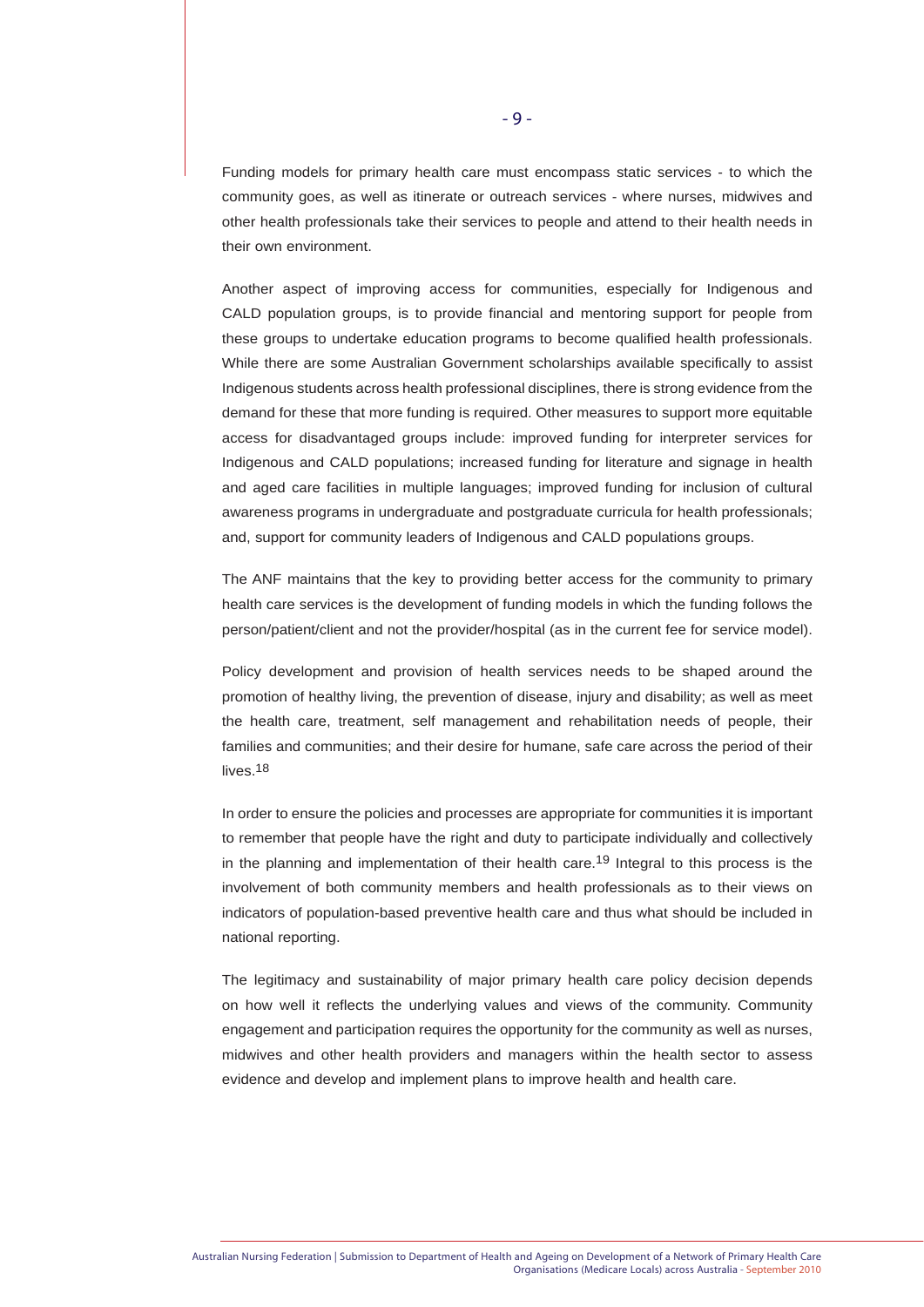#### 4. Conclusion

The ANF welcomes the opportunity to provide comment to the Department of Health and Ageing to inform development work on potential boundaries for Medicare Locals/Primary Health Care Organisations.

It is a strongly held view of the ANF that positioning primary health care at the centre of health policy in this country will result in significant improvements in health for all Australians across their lifespan.

Success and sustainability of the primary health care sector will be measured in terms of engagement and capacity building of both health professionals and communities, evidence of ownership by communities, and ability to demonstrate that both health care professionals and the community have access to the education and information required to effect positive health and aged care outcomes.

The structure and boundaries of Medicare Locals/PHCOs will be critical in their ability to drive a central focus on primary health care in the health and aged care agenda for this country. The ANF looks forward to further participating in this pioneering work.